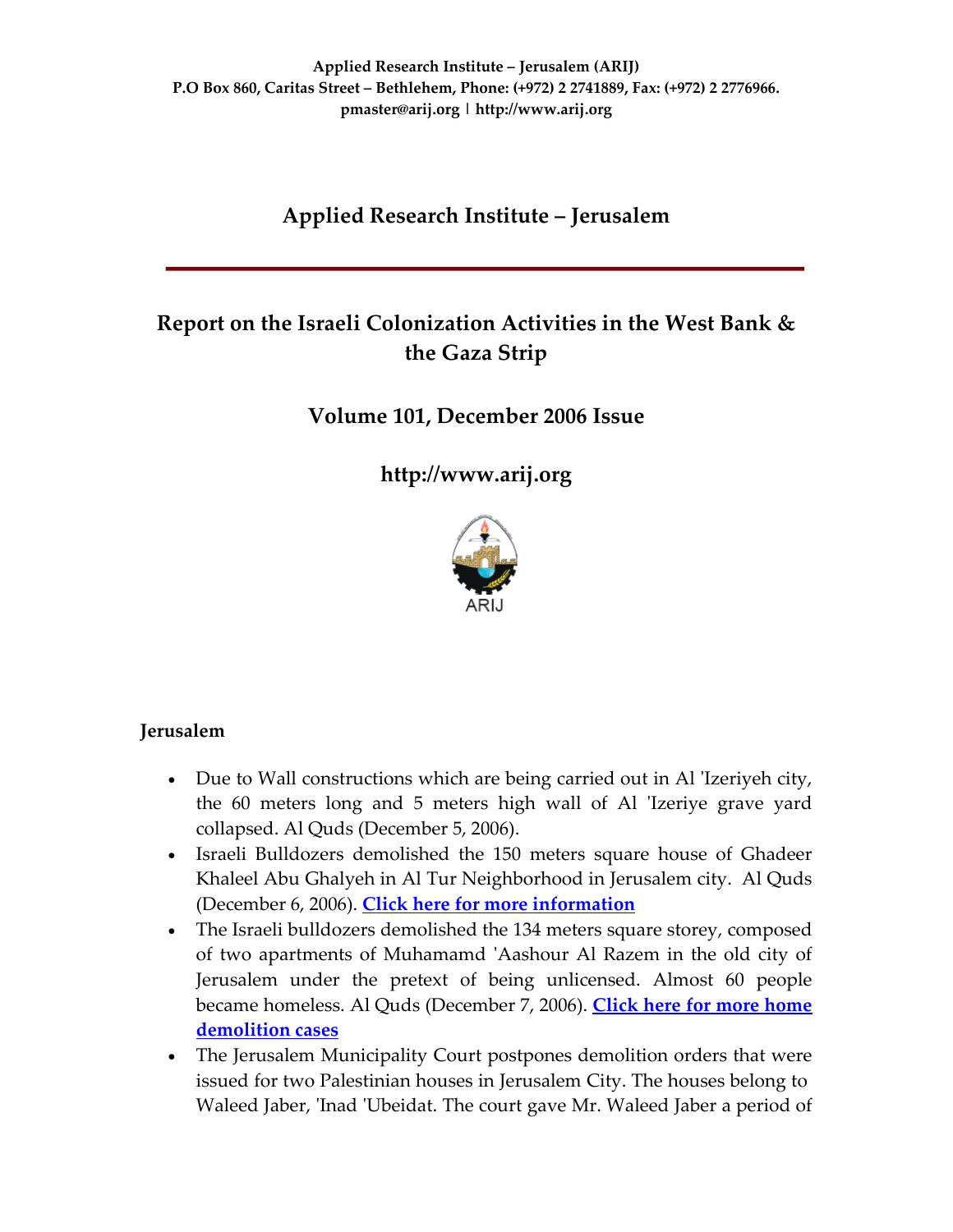one year before demolition his house as to give him time to pursue the license procedure of his house; while Mr. 'Inad 'Ubeidat was given a period of a half year to issue a license for his house and was fined 7000 NIS for building without a license. Al Quds (December 12, 2006).

- Israeli Occupation forces closed Hizma checkpoint in the face of Palestinian Jerusalemites who were trying to access the checkpoint heading to their destinations. Wafa (December 13, 2006). **[Click](http://www.poica.org/editor/case_studies/view.php?recordID=900) here for more [information](http://www.poica.org/editor/case_studies/view.php?recordID=900) about Hizma town**
- Israeli Occupation Forces demolished the 100 meters square house of Ahmad Musa Dari located in Al Bataneh area in Al ʹIsawiye village under the pretext of being unlicensed. Mr. Dariʹs wasnʹt allowed to salvage any of his properties. It is worth mentioning that this is the second time that Mr. Dari's house was demolished; the first was in April 2003. Al Quds (December 13, 2006).
- Israeli High court rejected the appeals handed to it by residents of **Ar [Ram](http://www.poica.org/editor/case_studies/view.php?recordID=820) town and Al Bareed [outskirt](http://www.poica.org/editor/case_studies/view.php?recordID=820)** north of Jerusalem city concerning the construction of the Israeli Segregation Wall in the area and stated the legality of the Wall in the area. Wafa (December 13, 2006).
- **I**sraeli Occupation Forces detains a number of Palestinian cars at Al Smoud Mountain in Al Barid outskirt and confiscated their papers and driving licenses. Wafa (December 13, 2006).
- Israeli Occupation forces broke into the Baladna Farm in **Beit [Hanina](http://www.poica.org/editor/case_studies/view.php?recordID=899) city** and caused severe damages to the properties estimated at 20 thousand NIS. Al Quds (December 17, 2006).
- Israeli Occupation Forces demolished the one storey of a building in Beit Hanina city belongs to resident Muhamamd ʹAli Sulaiman under the pretext that the storey endangers the lives of residents in the area. Al Quds (December 20, 2006).
- The Israeli Occupation bulldozers demolished the 150 meters square area house of Ahamd Abdel Qader Jabarin in Al Ashqariyeh neighborhood in Beit Hanina city under the pretext of being unlicensed. The IO bulldozers also demolished the 70 meters square house of His son Hatem under the same pretext. Al Quds (December 21, 2006).
- The Israeli defense minister Amir Peretz endorsed **the [original](http://www.poica.org/editor/case_studies/view.php?recordID=656) route of the Israeli [Segregation](http://www.poica.org/editor/case_studies/view.php?recordID=656) Wall around Maʹale Adumim settlement** which will cause the confiscation of 64 thousands dunums of lands of Eastern Jerusalem. Al Quds (December 23, 2006). **Click here for more [information](http://www.arij.org/pub/Geopolitical_Jerusalem/Jeruslem_Fact_Sheet.pdf)**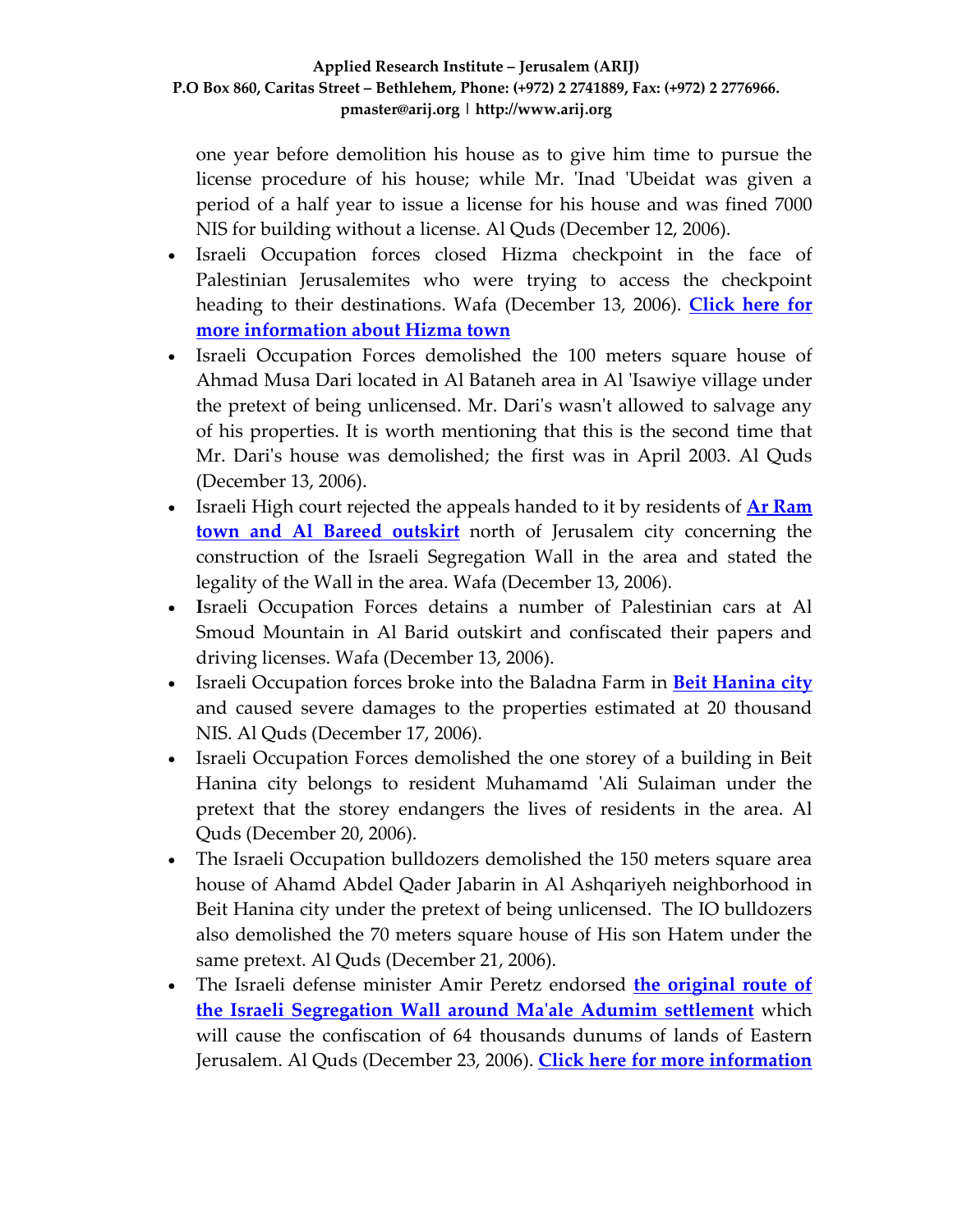- Israeli Occupation forces demolished the house of Tayseer Al Joulani in Al Thula neighborhood In Shu'fat refugee camp in Jerusalem under the pretext of being unlicensed. Wafa (December 27, 2006).
- The Israeli Jerusalem Municipality installed a camera at a height of 35 meters at the French hill to monitor the "illegal" movements of Palestinian in Jerusalem as Israel claims. Al Quds (December 30, 2006).

# **Jericho**

• Israeli Occupation forces broke into the house of 'Atef Sa'aydeh in Al ʹAuja area in Jericho and carried out an intensive house search. Wafa (December 11, 2006).

# **Bethlehem**

- Israeli Occupation Forces broke into the house of Ali Muhammad Salem in Al Shawawreh village east of Bethlehem city and confiscated money and jewelry, destroyed other house properties and door entrances. Al Quds (December 2, 2006).
- Tens of Israeli settlers from Efrata and Tekao settlements held a demonstration on lands of Al Khas and An Nuʹman east of Beit Sahour city demanding the Israeli Government to construct a bypass road that links the two settlements with Jerusalem through the lands of the two Palestinian villages. Al Quds (December 2, 2006). **[Click](http://www.poica.org/editor/case_studies/view.php?recordID=667) here for [previously](http://www.poica.org/editor/case_studies/view.php?recordID=667) written cases about Al Khas and An Nuʹman Villages**
- Tens of Israeli settlers from Efrata, Nikodim and Tekoa settlements established on lands east and south of Bethlehem city were allowed to enter Jerusalem through Al Khas-An Nu'man road way. Al Quds (4, 2006).
- Israeli bulldozers backed by Israeli police guards started razing agricultural lands at the northern entrance of Al Khader city west of Bethlehem city planted with vine and apple trees to continue constructing the tunnel that will link the city with the western rural areas of Bethlehem city. Razed lands are estimated at 6 dunums of lands; whereas more than 150 vine trees and a number of apple trees were destroyed due to the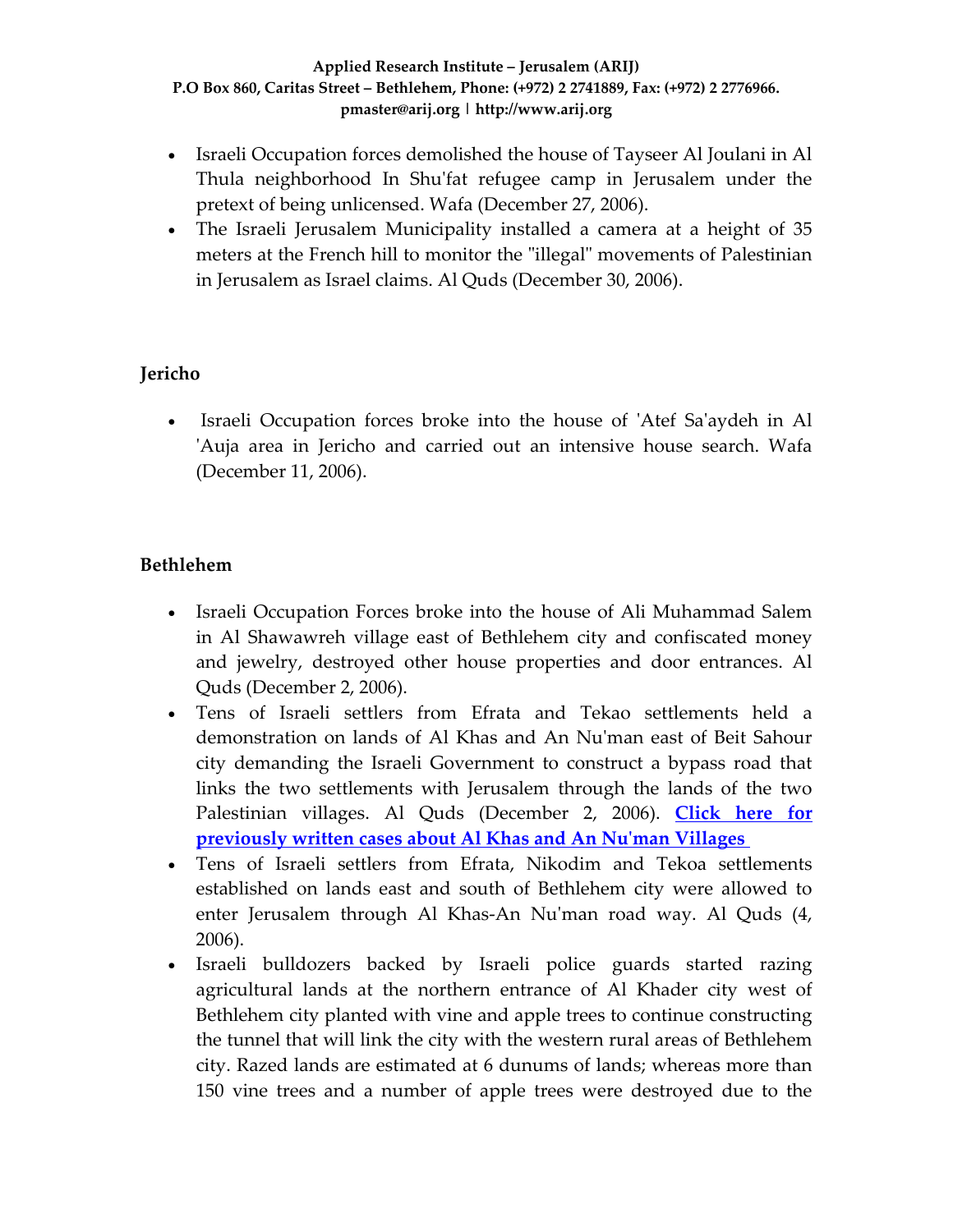razing activity. Wafa (December 4, 2006). **Click to read a [detailed](http://www.poica.org/editor/case_studies/view.php?recordID=942) report about Al [Khader](http://www.poica.org/editor/case_studies/view.php?recordID=942) village.**

- Israeli occupation forces besieged Al Khader secondary school for males west of Bethlehem city and prevented school students from heading back to their houses due to wall constructions that are taking place in the area. It is worth mentioning that the School is located along Bypass road 60 that links Gush Etzion settlement bloc with the Tunnel road. Wafa (December 4, 2006).
- Israeli Occupation forces completely closed the northern entrance of **[Al](http://www.poica.org/editor/case_studies/view.php?recordID=942) Khader village west of [Bethlehem](http://www.poica.org/editor/case_studies/view.php?recordID=942) city** with barbed wires starting from Al Tal area and extending to bypass road number 60 connecting settlements of Gush Etzion with those inside Jerusalem through the tunnel road. The barbed wires were constructed at a height of 2 meters in addition to installing a 4 meters high and 2 meters wide Iron Gate at the villageʹs northern entrance. Wafa (December 10, 2006).
- Israeli occupation forces uprooted 85 vine trees in Kherbit Sakaria south of Bethlehem city belonging to residents Salah Shahin. Wafa (December 11, 2006).
- Israeli Occupation bulldozers demolished the house of Muther Hamad in ʹ**Ein Al Juweza [neighborhood](http://www.poica.org/editor/case_studies/view.php?recordID=806) south of Al Walajeh village** northwest of Bethlehem city. This is the third time that the Israeli bulldozers demolish the house of Mr. Muther Hamad. Wafa (December 12, 2006). **[Click](http://www.poica.org/editor/case_studies/view.php?recordID=917) here for latest Israeli [violations](http://www.poica.org/editor/case_studies/view.php?recordID=917) in the village**
- The Israeli Occupation forces broke into Beit Sahour Islamic Society in Beit Sahour city broke the door entrances of the society and caused some damages to the properties. Wafa (December 21, 2006).
- Israeli bulldozers staged into **Um Salamuna village south of [Bethlehem](http://www.poica.org/editor/case_studies/view.php?recordID=910) [city](http://www.poica.org/editor/case_studies/view.php?recordID=910)** to commence the construction of the Segregation Wall in the Area which will cause the confiscation of 700 dunums of Palestinian Agricultural lands planted with Vine and Olive trees. Wafa (December 26, 2006).
- Israeli occupation forces installed barbed wires along bypass road number 356 that passes through **Janata village southeast of [Bethlehem](http://www.poica.org/editor/case_studies/view.php?recordID=797) city**. Wafa (December 26, 2006).
- Fifty members of the Zawahra family from the Um Al‐Asafeer neighborhood in the southern West Bank city of Beit Sahour have been split up by the building of the segregation wall. Part of the family has remained, attached to the Beit Sahour area, while the others have been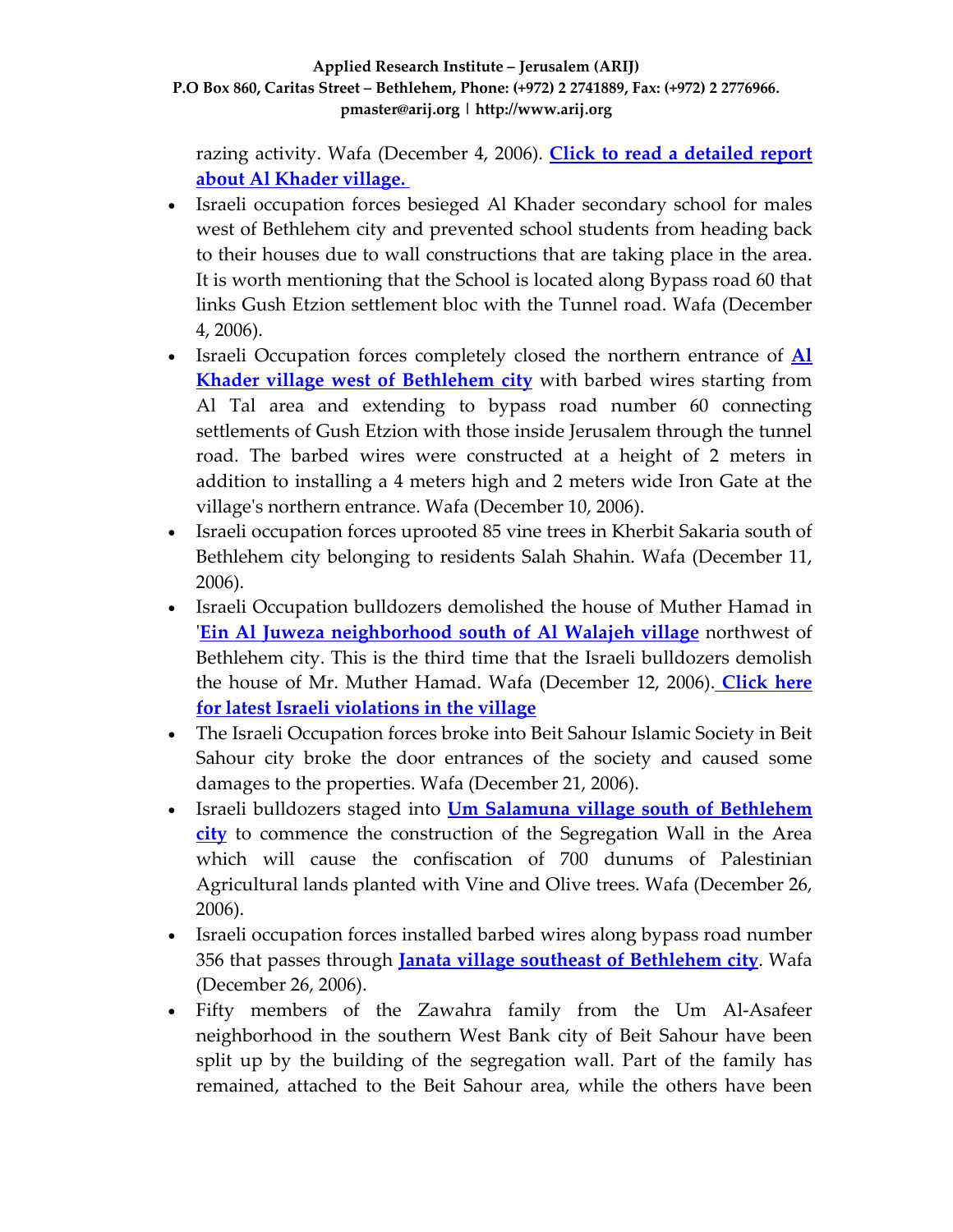separated beyond the wall into now-Israeli-controlled land. Ma'an (December 27, 2006).

• Tens of Israeli settlers protested at the main entrance of Za'tara village demanding for a bypass road to be constructed to link the settlements located east of Bethlehem city with those located inside Jerusalem through Har homa settlement located south of Bethlehem City. Al Quds (December 30, 2006).

# **Ramallah**

- The Israeli Occupation forces broke into The "Women Cultural Center" in Ramallah city, confiscated pieces of the computer devices, files and photos that existed in the center. Al Quds (December 3, 2006).
- Israeli Occupation forces handed out residents of Al Mazra'a Al Qabalyia, beit Illu, Deir 'Ammar, and Ras Karkar a military order to confiscate 145 dunums of lands of the aforementioned villages. Al Quds (December 16, 2006).

# **Qalqilyia**

- Israeli Occupation forces continue erecting the segregation Wall around **Azzun Al ʹAtmeh village south of [Qalqilyiah](http://www.poica.org/editor/case_studies/view.php?recordID=915) city** to include more Palestinian lands belonging to Sami Qadous, 'Ali Muhammad Qadous, Hasan Mahmoud Qadous, and Ibrahim Abu Hajleh. The wall will cause the isolation 3700 dunums of Palestinian lands in addition to an artesian well and a number of Palestinian workshops, stores and homes. Not forgetting to mention that the wall will extend a length of 3 kilometers from Oranit settlement in the West to finally reach Sha'are Tekva settlement in the east. Wafa (December 9, 2006).
- Israeli Occupation Forces erected a temporary checkpoint at Jit village entrance east of Qalqilyah city and obstructed the movement of Palestinians heading to their destinations. Wafa (December 10, 2006).
- Israeli Occupation forces closed the entrance of Izbat Al Tabib east of Qalqilyah with cement blocks and huge rocks three days after re‐opening it. The IOF also razed the area close to the entrance and destroyed the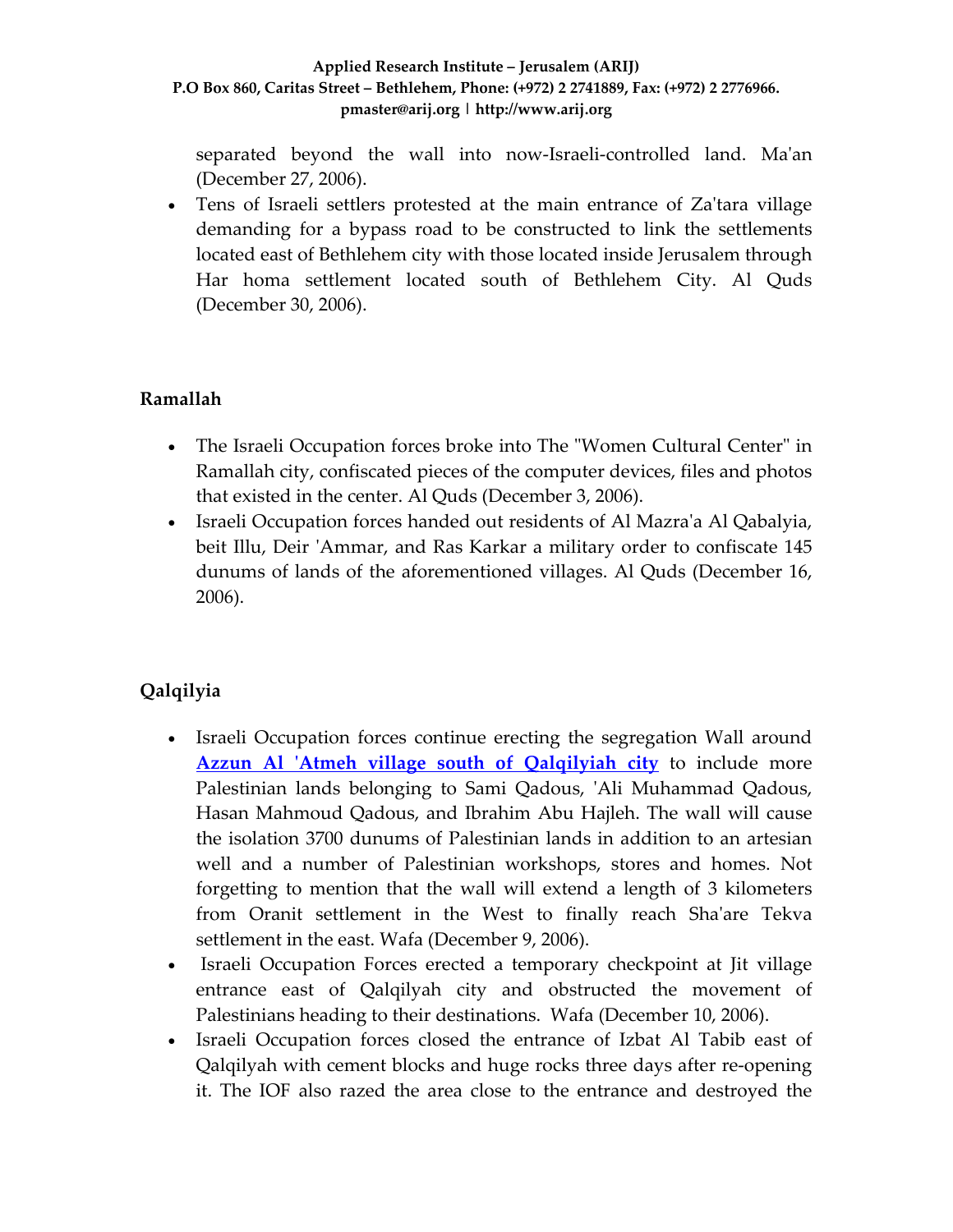water pipe in the village. It is worth mentioning that the village's entrance has been closed for seven months time. Wafa (December 11, 2006).

- Israeli soldiers manning **Azzoun Al Atmeh Iron Gate south of [Qalqilyia](http://www.poica.org/editor/case_studies/view.php?recordID=973)** city hindered Palestinian Teachers and students from heading to their school located inside the Segregation Wall path. Wafa (December 12, 2006).
- Israeli soldiers manning the Iron gate installed at Azzoun Al 'Atmeh village entrance hindered school students and teachers form Beit Amin village from accessing the gate going to their school in Azzun Al ʹAtmeh village. Al Quds (December 13, 2006).
- Israeli Occupation forces obstructed the movement of residents of Azzun Al Atmeh for more than two hours who were trying to access the Iron Gate installed at the Village's entrance. Wafa (December 16, 2006).
- Israeli bulldozers started razing huge areas of agricultural lands in **Jinsafut village in [Qalqilyah](http://www.poica.org/editor/case_studies/view.php?recordID=971)** in an attempt to expand the Israeli settlement of Immanuel established on lands of the village. Lands belong to Basheer, Saif, ʹEied hussein Abdel Jabbar. Wafa (December 19, 2006).
- The Israel Defense Forces has offered to "voluntarily transfer" residents of two villages in the West Bank, in order to avoid disruption over the route of the separation fence. The offer to the two villages, which are located within the territorial perimeter of the adjacent Israeli settlement of Alfei Menashe, came after the court determined that the current route of the fence in the area was illegal. It is worth mentioning that the court ruled more than a year ago in favor of a petition by the residents of five villages in the "Alfei Menashe enclave," and told the IDF to dismantle the fence where it cut the villages off from the rest of the West Bank. Haaretz (December 27, 2006).
- Residents of five Palestinian villages (Ras a-Tira, Wadi a-Rasha, Arb a-Ramadin, Abu Farda and a-Dab'a) in the "Alfei Menashe enclave" and the Association for Civil Rights in Israel petitioned the High Court of Justice against the Israel Defense Forcesʹ revised route for the separation fence that will run near the towns. The petition comes 15 months after the High Court accepted a petition filed by the villages, and ordered the IDF to dismantle the fence, which separated the five towns from the rest of the West Bank. Haaretz (December 7, 2006).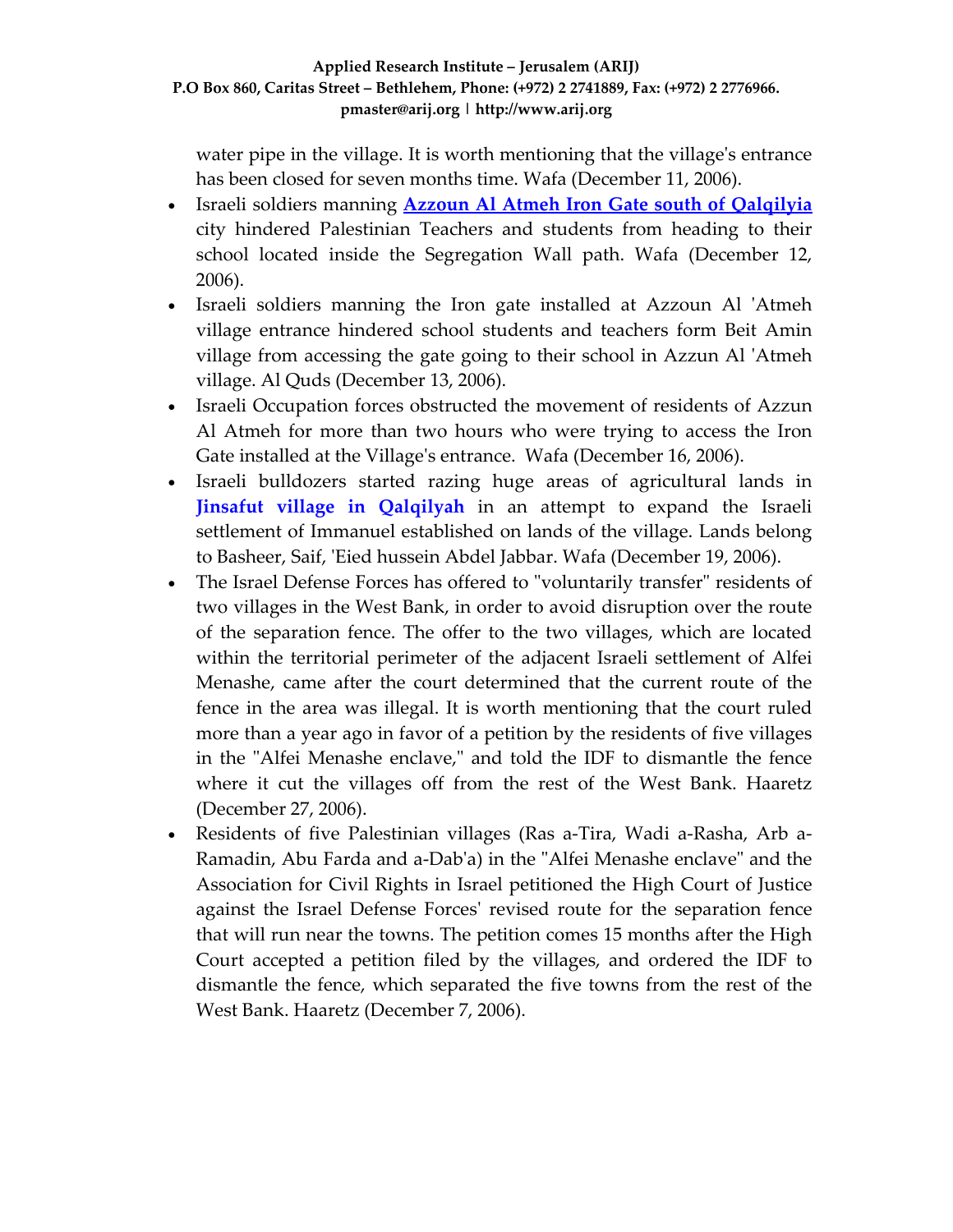### **Tubas**

- Israeli Occupation forces prevented 'Atouf residents from transferring water to their village despite the water shortage that the village suffers. Al Quds (December 4, 2006).
- Israeli bulldozers are accelerating their razing activities at Tayasir checkpoint, east of Tubas city in an attempt to transfer the current checkpoint into a border crossing. Razing activities are taking place at a distance of 100 meters of the location of the current checkpoint. A number of trees were also destroyed due to the razing activities. Wafa (December 4, 2006).



- Israeli soldiers manning Tayaser checkpoint hindered hundreds of Palestinian residents of the northern valleys from reaching their destinations after closing the Iron Gate without pre‐notification. Wafa (December 6, 2006).
- Israeli soldiers manning Tayasir Checkpoint east of Tubas city hindered Palestinian residents from accessing the checkpoint going back to their homes. The soldiers close the checkpoint's gate without pre-notification and prevented anyone from going through. Al Quds (December 7, 2006).
- Israeli high court rejected the appeal handed to it by 5 Palestinian residents in Al Madareb area in Tubas concerning the demolition of their houses. Wafa (December 11, 2006).
- Tens of Israeli settlers along with their families broke into Al Maleh area east of Tubas city and settled in the area. Wafa (December 18, 2006).
- In a continuation to the razing process that took place during the first week of December at Tayaseer checkpoint in an attempt to transfer the checkpoint into a border crossing, Israeli machines has added the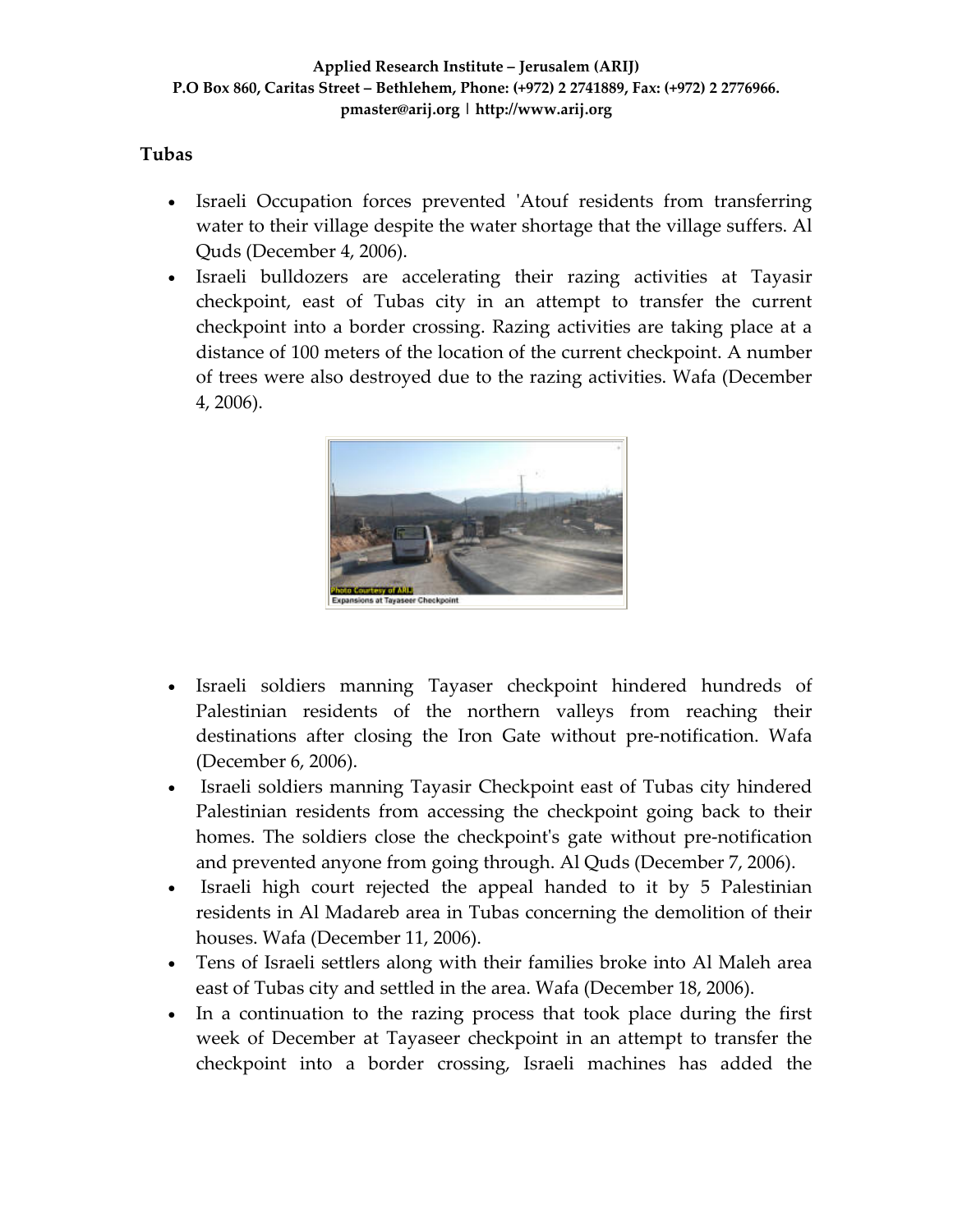infrastructure to the site, including electricity cables, phone lines, and cement blocks. Wafa (December 19, 2006).

- Israeli Settlers from **Rotem [settlement](http://www.poica.org/editor/case_studies/view.php?recordID=745)** are adding some infrastructure to the settlement, mainly to both sides of the road leading to the settlement. Expansion activities are taking place on the expanse of lands of Wadi Al Maleh area east of Tubas city. Israeli settlers are also planting Olive trees on lands that have been previously confiscated from Palestinians in the same area. Wafa (December 19, 2006).
- Israeli occupation forces completed the first stage of transferring Tayaseer checkpoint east of Tubas city into a huge checkpoint. The first stage included the addition of Electrical Cables, Phone cables and cement blocks. Expansionist activities taking place at Tayaseer checkpoint will also include rooms and iron gates similar to those that were constructed at many Checkpoints and crossings throughout the West BANK Territory.
- A group of armed Israeli settlers occupied the hilltops located in the vicinity of Abu Firan valley area and Um El ʹAber in Tubas, two Palestinian communities overlooking the western side of the Jordan Valley. Wafa (December 21, 2006).
- Israeli Occupation forces set up a number of temporary checkpoints around Tubas city, the first at Tubas‐Tammun roadway, the second was erected at Tubas‐Al Farʹa Camp road way, while the third was set at the northern areas of the city. Wafa (December 24, 2006).
- Israeli soldiers manning Tayaseer Checkpoint located east of Tubas hindered Palestinian residents holding permits from entering Kardaleh, Bardaleh, 'Ein Al Bayda and Wadi Al Maleh villages under the pretext that they are not residents of the area. Wafa (December 23, 2006).
- The Israeli ministry of defense has approved the building of a new residential complex "given the name Masskiyot" in the northern Jordan Valley. The complex will contain thirty houses in which 30 Israeli families of those evacuated from Gosh Katif settlements in Gaza last year will be living. Maʹan (December 26, 2006). **Click here fore [related](http://www.poica.org/editor/case_studies/view.php?recordID=928) info**
- Israeli occupation forces continue their militarized training activities at the eastern Slopes of Tubas city, mainly on the lands of Yarza, Jameeʹ, Um Al Qaba Hamlets, and Al Burj Mountain. Wafa (December 26, 2006).
- Israeli settlers continue to add new housing units to settlements of the Northern Valleys. Settlements that witnessed construction activities are Masskiyot, Roiʹ, Hamdat, and Rotem. Wafa (December 26, 2006).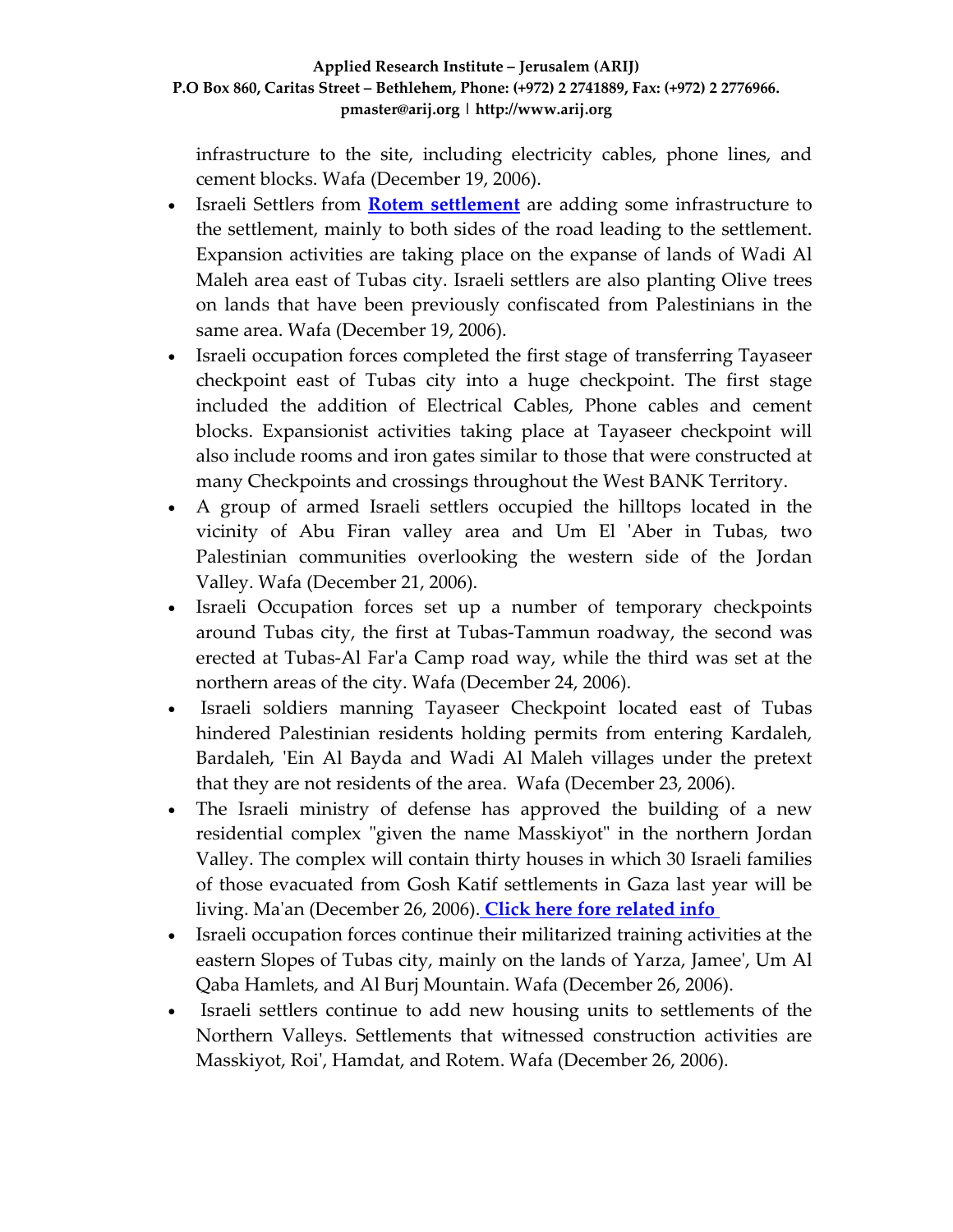- Israeli soldiers set fire into the lands of Jameeʹ hamlet east of Tubas city. Wafa (December 26, 2006).
- Israeli Defense Minister Amir Peretz authorized the repopulation of Maskiot, an abandoned Nahal infantry brigade settlement in the Jordan Valley. Peretz approved the construction of 30 new homes in Maskiot that are intended for families evacuated from Shirat Hayam and other uprooted Gaza Strip settlements. Construction on the new homes will begin in the upcoming weeks, according to Jordan Valley Regional Council Chairman Dubi Tal. Haaretz December 227, 2006).

### **Hebron**

- Israeli Occupation bulldozers demolished 2 barracks used as toilets in Tatreed area in Ad Dhahriye town which belong to Issa Muhammad Shihada Al Wreidat. Israeli Occupation forces also gave resident Issa Al Wareidat 3 other warnings to demolish more barracks used for the same purpose. Wafa (December 1, 2006). **Click here for more [detailed](http://www.poica.org/editor/case_studies/view.php?recordID=959) report**
- Israeli settlers of Beit Hagai settlement located south of Hebron city uprooted 70 Olive Trees in Al Tubasiyeh area, located 300 meters away from the settlement. Trees belong to Muhammad Abdel Hamid Al Tubasi and Fawzi Rateb Al Tubasi. Wafa (December 1, 2006).
- Israeli Occupation forces broke into the village of Ar Rayhieh south of Hebron city and carried out an intensive house search in a number of Palestinian houses. Among the houses, the following were known: Waheed Issa Mahmoud Al Tubasi, Fawzi Rateb Al Tubasi, and Ismaeʹl Fawzi Al Tubasi. Wafa (December 5, 2006).
- Israeli Occupation forces issued 11 house demolition warnings and 5 other urgent house demolition warnings in the village in Um Khair area, east of Yatta town, and Beit 'Einun area in Sai'r village north east of Hebron city. Residents of Um Al Khair living close to Karmae'l settlement east of yatta town received 9 military warning stating the demolition of their houses and barracks inhabited by some of Arab Al Hathalin. In addition, residents of Beit 'Einun (Al Tarweh family) received seven other military warnings stating also the demolition of their houses located close to the Israeli bypass road number 60. Among the owners, the following were known: Hasan Al Turweh and Muhammad Abdel Salam Al Turweh. Wafa (December 5, 2006).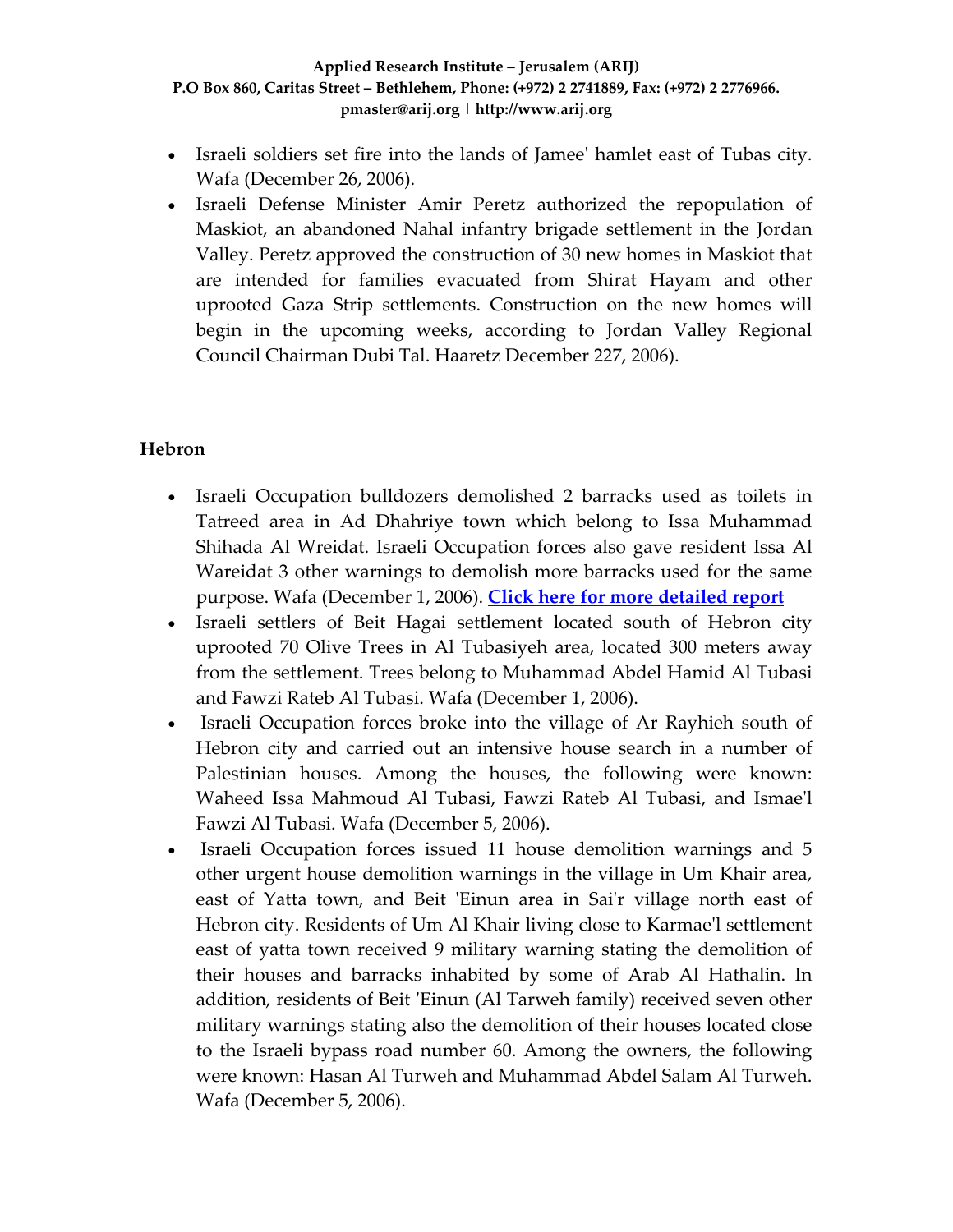- Israeli Occupation forces broke into Al Ruwwad and Al Hurrieh radio station in Hebron city and caused severe damages to the properties and confiscated some broadcasting devices and issued a military order to close it till further notice. Wafa (December 07, 2006).
- Israeli Occupation forces broke into the house of Yusri Al Jamal in Tal'et Takruri area south of Hebron city, detained his family members in one room and carried out an intensive house search and caused some damages to the properties. Wafa (December 09, 2006).
- Israeli Occupation forces issued a plan to establish high voltage electric current (61000 voltage) on the expense o Palestinian lands of Halhul, Surif and Beit Ummer north of Hebron City. The plan extends ten of kilometers inside the lands of the Governorate starting from the Electricity station close to Kiryat Arbaʹ settlement east of Hebron city, bypassing ʹEin Bani Saleem, Wadi Al Ghrous, Al Baqʹa areas and will continue to extend along bypass road 60 untill it reaches Betar Illit settlement located north of Beit Surif town north of Hebron City. The plan will prevent Palestinian resident of the three aforementioned villages from building at a distance of 40 meters from the electricity line and will prevent them from freely moving in their lands. The IOF also plan to construct a road parallel to the new Israeli electricity line. Wafa (December 10, 2006).
- Israeli Occupation forces broke into the house of Yousif Jibreil Abu Samra in Al Shaʹabeen area east of Yatta Town and caused severe damages to the properties. The IOF also destroyed a barber shop owned by Mr. Yousif, broke the windows glass and the destroyed the door of the shop. Wafa (December 11, 2006).
- Israeli Occupation forces broke into As Smou' secondary school for males located in Al Khan area north of the town and turned it into a military post and caused severe damages to the properties. The IOF also took over two other houses owned by Salah 'Ali Musleh Al Baddareen and Muhammad Ibrahim Al Baddareen located next to the school and turned them into military posts. Wafa (December 13, 2006)
- Israeli Occupation forces caused damages to a number of Palestinian houses in Al Tuwani village in Yatta village. Among the owners, the following were known; Jumʹa Musa Ribʹi located 100 meters away from the Israeli outpost Havan Maʹon. On the other hands, settler of Avigal settlement located one kilometer away south of Tuwani village hindered Palestinian farmers from grazing the lands located in the vicinity of the settlement. Wafa (December 13, 2006).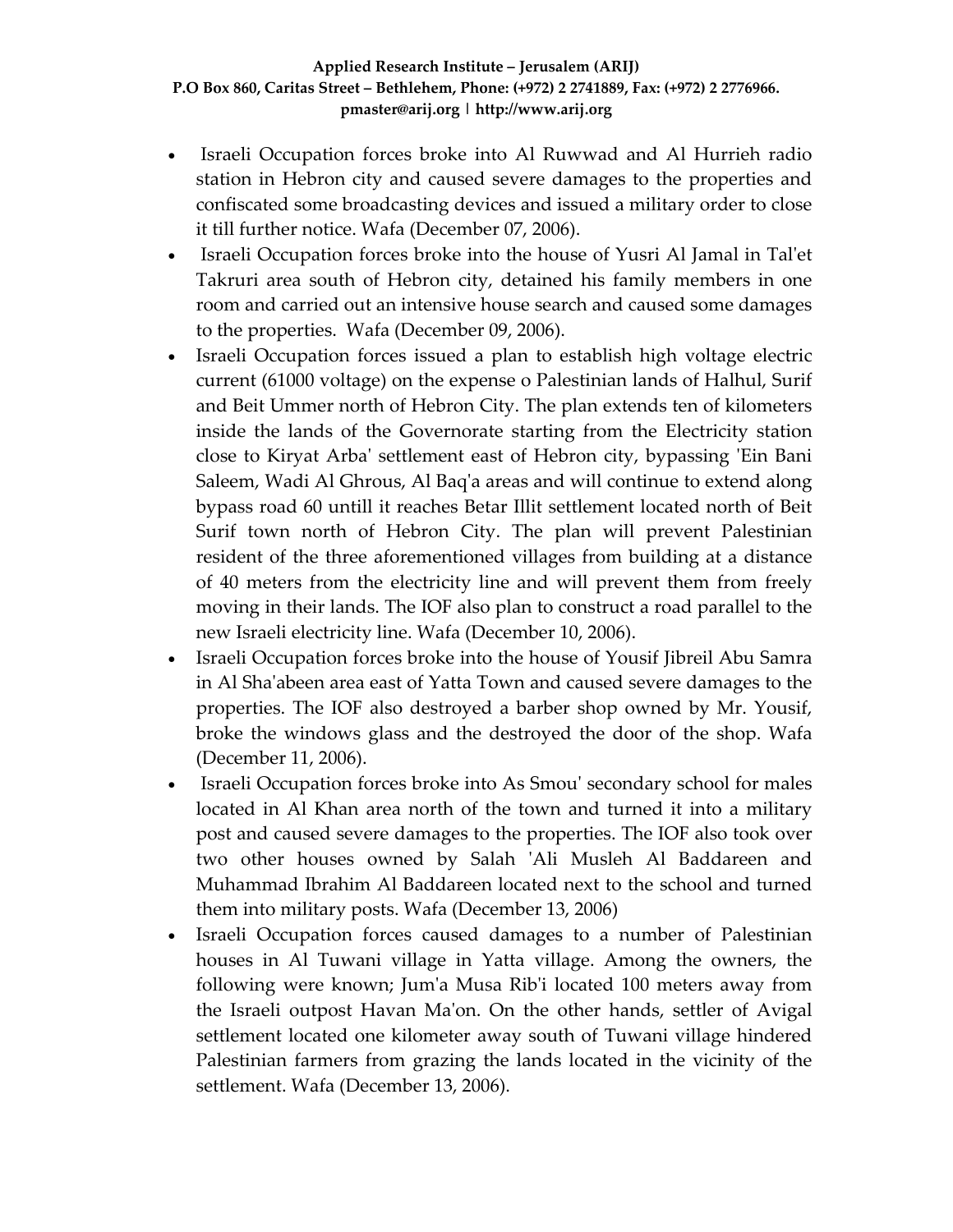- Israeli High court accepted the petition presented to it by residents of As Smou' town and Hebron city to dismantle a 41 kilometers wall constructed on the main roadways leading to the two towns. Al Quds (December 15, 2006).
- Israeli Occupation forces broke into As Smouʹ village Police Station and carried out an intensive search and caused some damages to the properties. Wafa (December 16, 2006).
- Israeli occupation forces broke into the house of Hamza Ismaʹel Muhammad Irzeiqat from Tappuh village in Hebron carried out an intensive house search and caused severe damages to the properties. The process caused a state of fear among family members. Wafa (December 18, 2006).
- An Israeli family that was evacuated from Hebron's wholesale market a year ago secretly returned about four months ago, but was discovered only recently by the Israel Defense Forces and the Civil Administration. As a result, the Jerusalem Magistrateʹs Court decided it cannot be evacuated via the fast‐track method used to evacuate squatters within the first 30 days and forbade their evacuation until a final decision is made on the case. Haaretz (December 22, 2006).
- A number of Israeli settlers broke into the house of Thiab Muhammad Abdel Mun'im Al Qasrawi in Hebron Old city and stole some properties from the house; upon leaving, settlers also set fire into the house which caused a damage estimated at 100 thousand USD. Al Quds (December 22, 2006).
- Israeli Occupation forces broke into Beit ʹAwwa Medical center southwest of Hebron City and broke 7 entrance doors and caused damages to some medical equipments and detained a Doctor and a nurse who were on duty under the pretext of searching for wanted people. Wafa (December 26, 2006).
- The Israeli Authorities ordered Israeli settlers to evacuate four homes in a heavily guarded enclave in the West Bank city of HebrOn, saying the structures were illegally built. Haaretz (December 27, 2006).
- An Israeli settler razed and destroyed 40 dunums of Agricultural lands in Maghfar Al Rahwe area in Ad Dhahriya town south of Hebron city. The lands are planted with Wheat and Barley and are owned by resident Hamza Abu ʹAllan. Wafa (December 27, 2006).
- Israeli Occupation Forces escalate their harassments against Palestinian residents at Kfar Etzion Checkpoint between Bethlehem and Hebron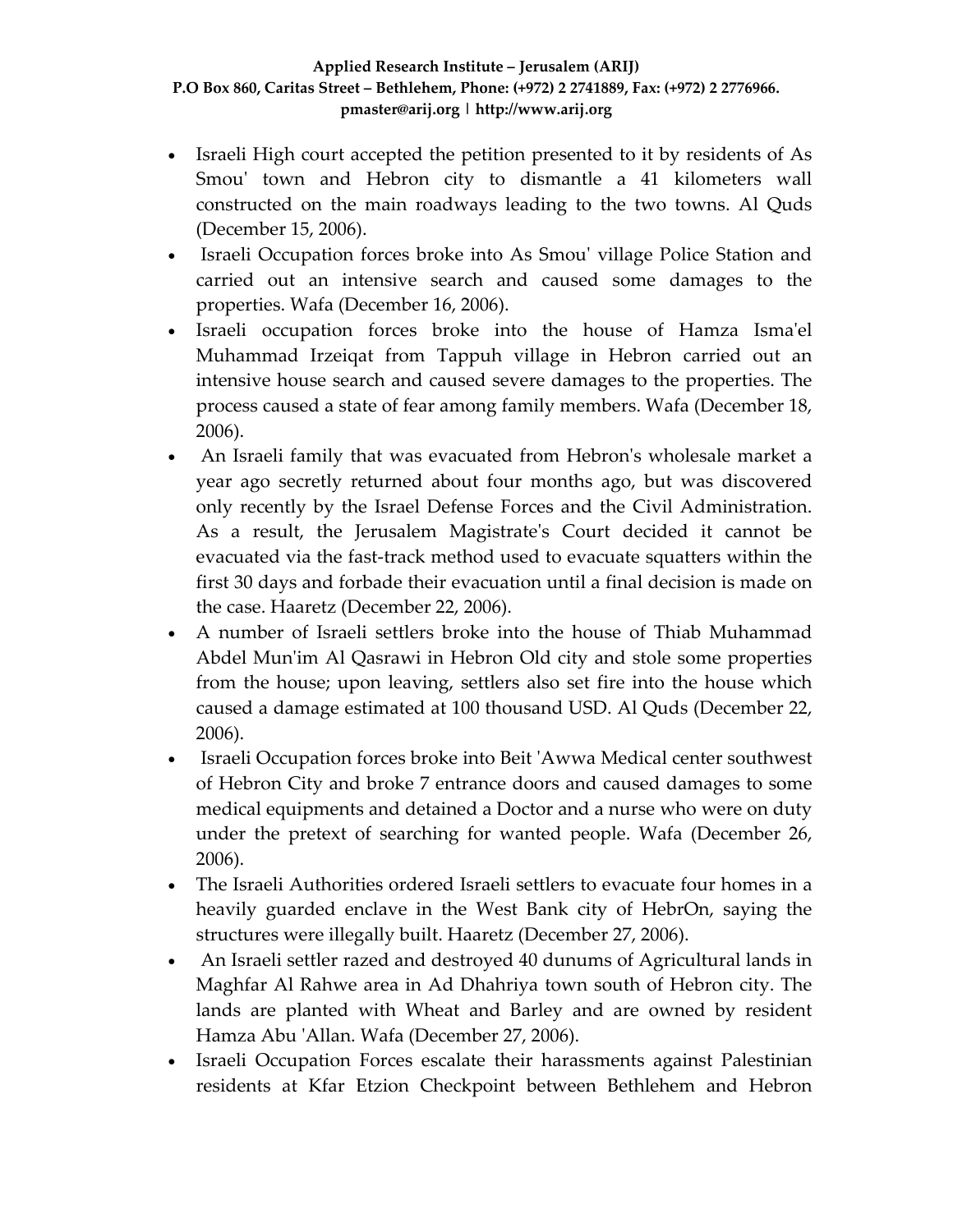Governorates. Residents reported that the Israeli soldiers manning the checkpoints insulted them and forced them to wait for long hours until being checked thoroughly. Wafa (December 28, 2006).

### **Nablus**

- Israeli occupation forces erected a second iron gate located at the entrance leading to Beit Furik and Beit Dajan villages. The gate is located 100 meters away from the checkpoint that already controls the movement of residents of the two villages. Two other cement blocks were placed next to the Iron Gate in an attempt to tighten the closure on the two villages. It is worth mentioning that residents aren't allowed to access the gate after 7 m. Al Quds (December 6, 2006).
- Israeli Occupation Forces Israeli Occupation forces erected a temporary checkpoint at the eastern entrance of Al Bathan village east of Nablus city and obstructed the movement of Palestinians heading to their destination. Wafa (December 10, 2006). **Click here for more [detailed](http://www.poica.org/editor/case_studies/view.php?recordID=946) info about the [checkpoints](http://www.poica.org/editor/case_studies/view.php?recordID=946) in Nablus city**
- Israeli Occupation forces erected four temporary checkpoints in Nablus city, one at Al Bathan – Nablus Junction, another at the entrance of Al Far'a village, another at the road way leading to the northern valleys and the last at Tallouza –Asira Ash Shamaliyieh roadway and obstructed the movement of Palestinians using these roadways. At the same time, The Israeli Occupation forces continue to close Checkpoint 17 for one month so far. Wafa (December 13, 2006). **Click here for more [detailed](http://www.poica.org/editor/case_studies/view.php?recordID=946) info about the [checkpoints](http://www.poica.org/editor/case_studies/view.php?recordID=946) in Nablus city**
- Israeli Occupation forces took over the house of Maddin Abdel Khaliq Jabour from Salem village east of Nablus city and turned it into a military post. Al Quds (December 12, 2006)
- Israeli bulldozers continue razing lands in the vicinity of Huwwara checkpoint south of Nablus city for the second day on row. The razing activities aim at widening the checkpoint in a way to include more lanes and for Israeli private use. Razed area is estimated at 7 dunums. Wafa (December 20, 2006). **Click here for more [detailed](http://www.poica.org/editor/case_studies/view.php?recordID=946) info about the [checkpoints](http://www.poica.org/editor/case_studies/view.php?recordID=946) in Nablus city.**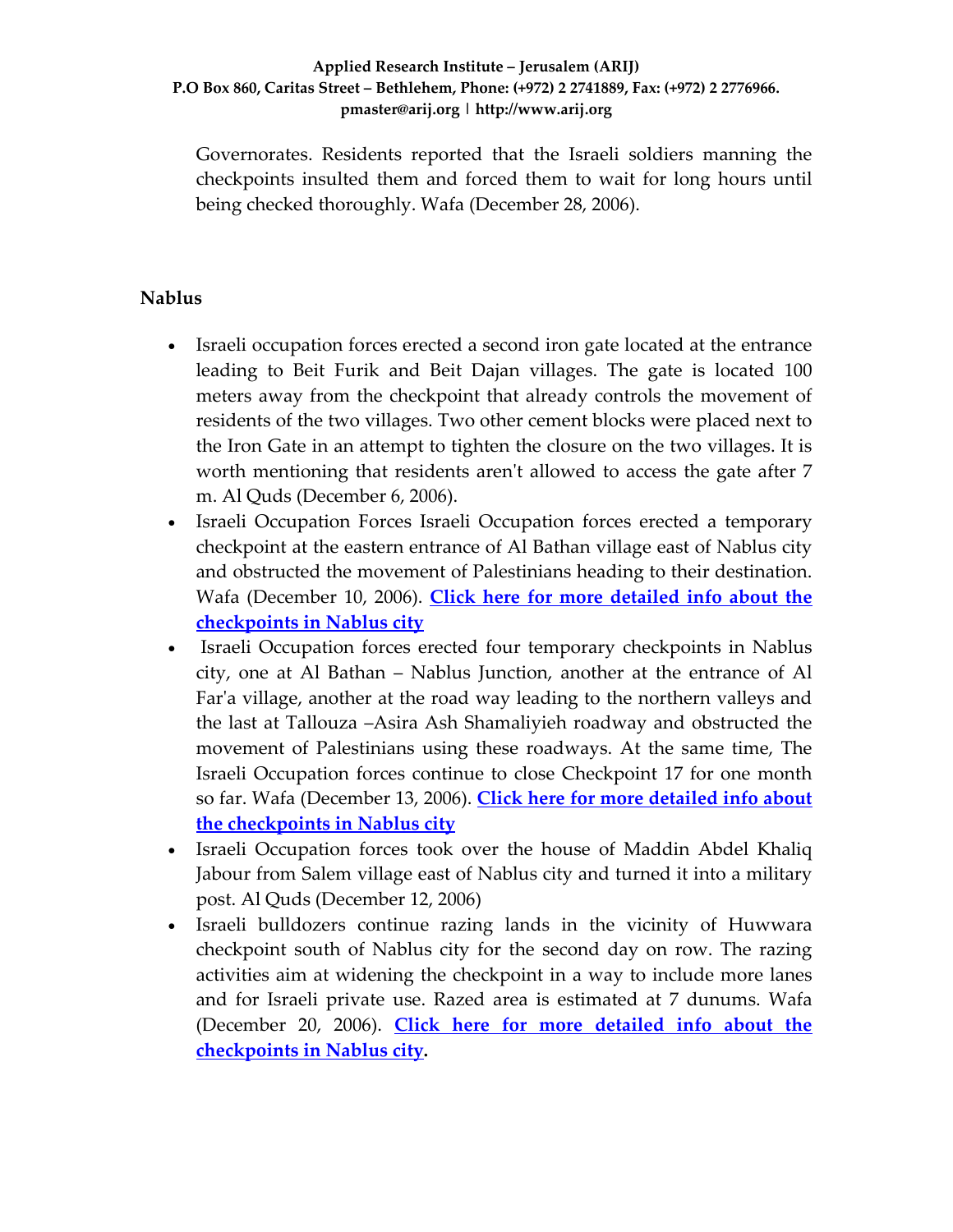• Israeli occupation forces erected a temporary checkpoint at the entrance of Tallouza village south of Nablus city and carried out a thorough inspection. Wafa (December 24, 2006).

### **Salfit**

- Israeli military forces have continued to besiege the northern West Bank **village of [Marda,](http://www.poica.org/editor/case_studies/view.php?recordID=791) north of Salfit**, with barbed wire and the separation wall imprisoning the town. Israeli forces have surrounded the northern and western borders of the village with a two-meter fence leaving only one entrance to the town in the north, which now has been closed by the installation of an Israeli military checkpoint. On the southeast, the segregation wall and the Israeli settlement of Ariel complete the encirclement of the town. Ma'an (December 13, 2006).
- Israeli soldiers stationed at the ʹAtara checkpoint escalated their measures against Palestinian citizens passing through the checkpoint. The soldiers stopped all Palestinian cars and citizens traveling toward Ramallah city, and blocked them for several hours causing delay to Palestinian residents going to their jobs and homes, in addition to causing massive congestion of hundred of citizens and dozens of cars at the barrier. Maʹan (December 18, 2006).
- Residents of the northern West Bank **town of [Bruqin,](http://www.poica.org/editor/case_studies/view.php?recordID=863) west of Salfit**, have reported that that sewage is still overflowing from the nearby Israeli settlement of Ari'el which threatens to cause a health disaster in their town. Maʹan (December 18, 2006).
- Israeli soldiers stationed at **zaʹtara [checkpoint](http://www.poica.org/editor/case_studies/view.php?recordID=764)** carried out some provocative measures against the Palestinian residents who were accessing the checkpoint heading to their destinations. It was reported that Israeli soldiers ordered Palestinians to leave their vehicles, and make them wait under the heavy rain, claiming to want to search the cars and check the IDʹs of the citizens. It is worth mentioning that the **[checkpoint](http://www.poica.org/editor/case_studies/view.php?recordID=764) of [Zatara](http://www.poica.org/editor/case_studies/view.php?recordID=764)** has no shelter, and the Palestinians that get held there suffer from the heat during the summer and from the rain and cold in winter. It has been noted that many Palestinians are often detained for arbitrarilydecided lengths of time, while they have to wait to be allowed to pass through. Maʹan (December 27,2006).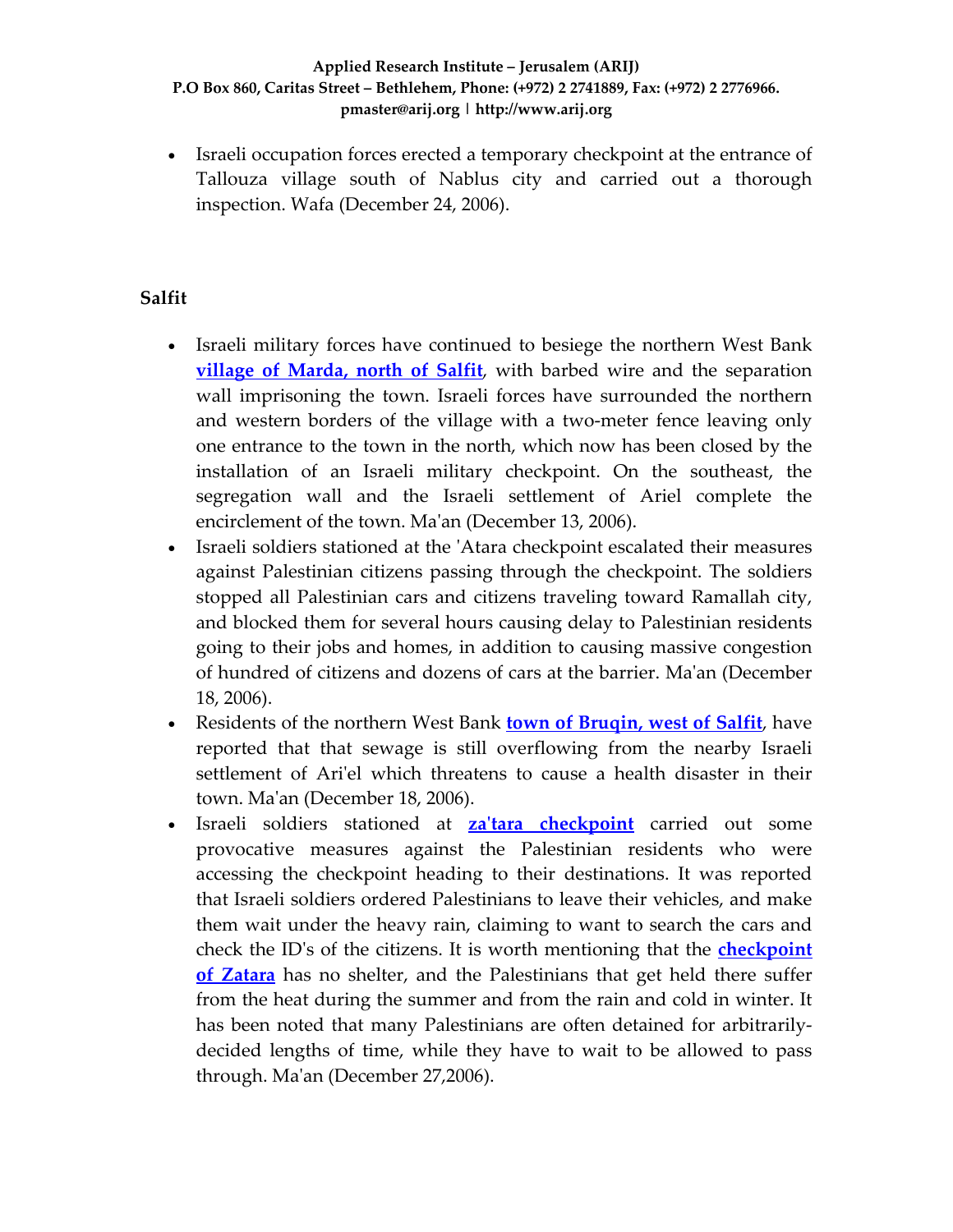### **Jenin**

- The Israeli Authorities announced the annexation of Barta'a village lands that are located along the 1949 Armistice Line (Green Line) to Israel. Not forgetting to mention that the village lost a considerable area of its lands for the construction of the Israeli Segregation Wall and later on was besieged by an Iron Gate that controlled the movement of its residents. Al Quds (December 5, 2006).
- Israeli Occupation Forces took over an under construction building in Ya'bad village south of Jenin city and turned it into a military post. Wafa (December 5, 2006).
- Israeli Occupation Forces commenced the construction of a new Segregation fence in **Zabuba village [northwest](http://www.poica.org/editor/case_studies/view.php?recordID=884) of Jenin city** in addition to the already constructed one. The fence was constructed 2 meters away from the already existing fence and is more than two meters high and extends a length of 1 and a half kilometers from the southern part of the village. The IOF has razed tens of Olive trees belonging to Mustafa Taher Jaradat, Kamel Abed Ahmad Suleiman, Yehya Musa Abdullah, Bilal Tawfeek Abu Baker, Sabri Fareed Abu Baker and Amina Yousif Jaradat. Wafa (December 10, 2006).
- Israeli Occupation forces broke into Ya'bad secondary school for males located in Jenin without any pre‐notification**.** Wafa (December 12, 2006).
- Limor Har Malich-son, a spokeswoman for the Homesh settlement, said that the 25 families that were evacuated form the settlement in September 2005 are getting ready to move back to their places in the settlement. Al Quds (December 15, 2006).
- The Israeli Occupation forces partially demolished the house of Yaser Nazzal in Qabatyia city southwest of Jenin city. Al Quds (December 26, 2006).
- A Palestinian family from the northern West Bank town of Ya'bad, in the southwest of Jenin, the Abu Bakir family, has been detained for the third day on row by the Israeli Soldiers who broke into the house and detained them in their house. The family has run out of food and water while the soldiers insist on their continued detention. Maʹan (December 29, 2006).
- Israeli Occupation forces erected a temporary checkpoint at the southern entrance of Qabatyia town southeast of Jenin city and obstructed the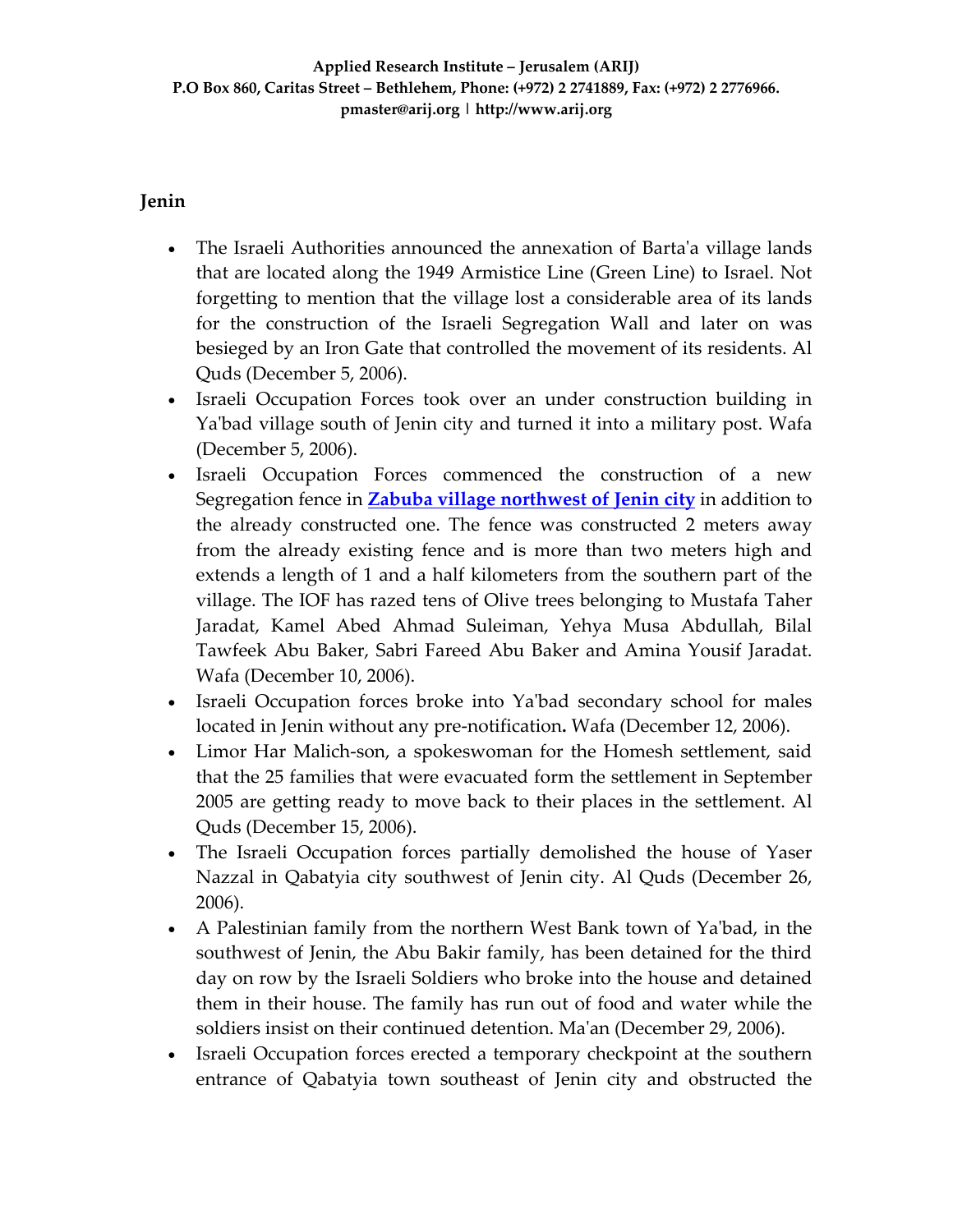movement of Palestinian residents who were accessing the road heading to their destinations. Wafa (December 29, 2006).

- The Israeli occupation forces gave warnings to 3 residents in Tura Al Sharqiyeh to demolish their barracks that are used as "poultry farms" due to their location close to the Israeli Segregation Wall; of the owners, Mr. Thiab Younis was known. Al Quds (December 29, 2006).
- Israeli Occupation forces handed out residents of 'Arbouna village east of Jenin city 4 house demolishing warnings for security reasons. Of the owners, Mr. Ahmad Abu Hasan was known. Al Quds (December 29, 2006).
- Israeli Occupation forces issued orders to uproot hundreds of Olive trees in the villages of Yaʹbad, Bartaʹa and ʹAnin in Jenin District. Al Quds (December 29, 2006).

# **Tulkarem**

- Israeli occupation forces commenced the construction of the Segregation Wall on lands of Kafr Al Labad and Al Hafasi villages east of Tulkarem city and located in the vicinity of Avnei Hefetz settlement for the construction of a Segregation Wall (fence) around the settlement. Al Quds (December 3, 2006).
- Israeli Occupation forces announced the closure of Far'oun Agricultural gate Number 708 south of Tulkarem city. The gate is the only entrance/exit left for residents of Farʹoun village to their segregated lands. This procedure will lead to the confiscation and annexation of thousands of dunums of agricultural lands located west of the Wall. Al Quds (December 4, 2006).
- Israeli Occupation forces continued razing lands in Al Hafasi village lands east of Tulkarem city for the construction of the Israeli security fence around Avnei Hefetz settlement. The fence will cause the isolations of hundreds of dunums of lands of the village. Wafa (December 10, 2006).
- IOF hindered residents aging more than 35 from accessing Ar Ras checkpoint south of Tulkarem city from heading to their destinations in Tulkarem city and forced them to go back to their houses. Soldiers manning the checkpoint also carried out an intensive inspection to residents who were trying to access the checkpoint. Al Quds (December 10, 2006).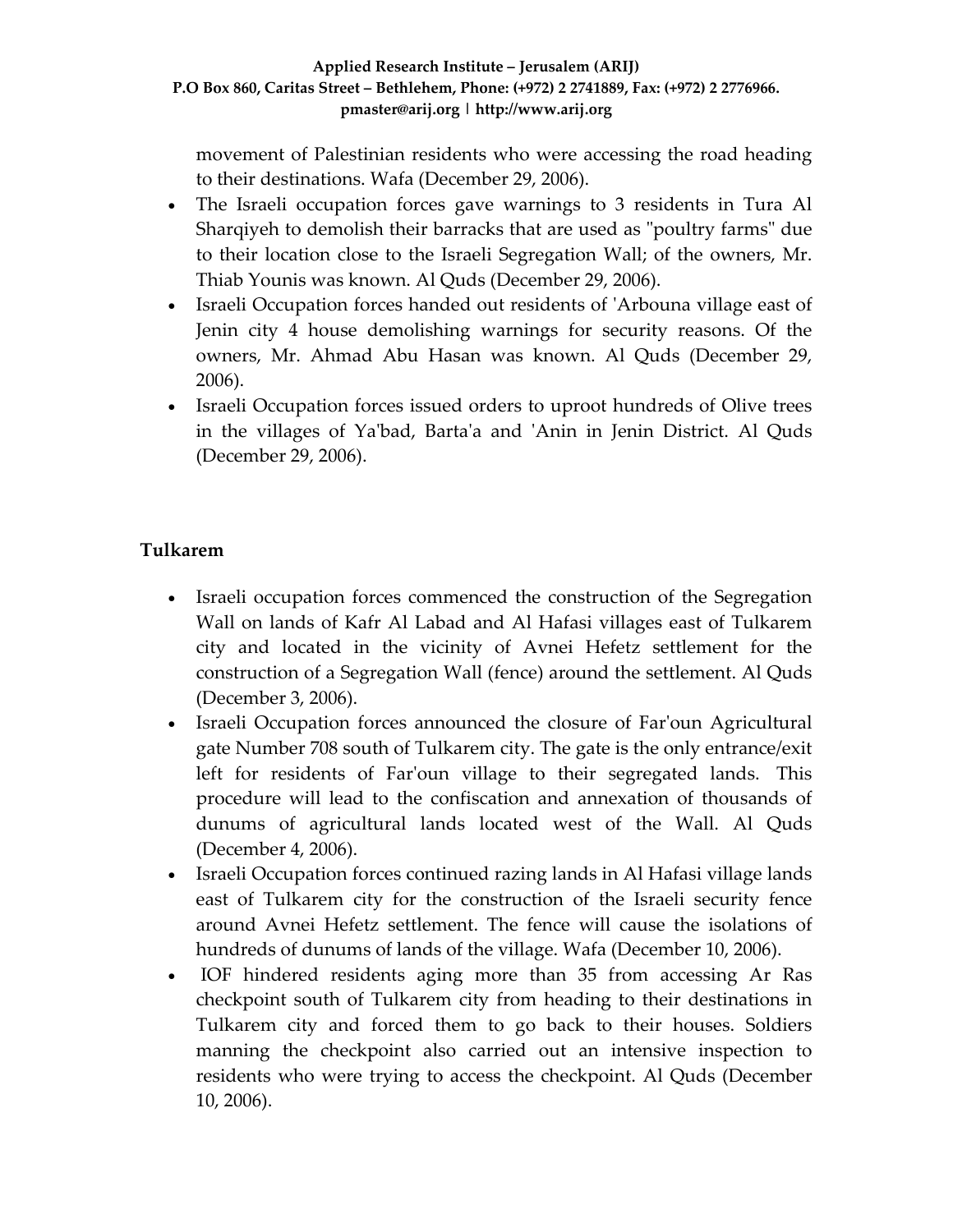- Israeli Occupation Forces besieged Iyad Fat‐hi Al Tirawi in the southwestern neighborhood in Tulkarem city and forced its residents to evacuate the building under the threat of weapons. Wafa (December 14, 2006).
- Israeli forces have confiscated hundreds of acres of Palestinian lands belonging to the northern West Bank town of Kafr al‐Labad, east of Tulkarem. The lands have been confiscated for the establishment of the segregation wall around the Israeli settlement of Avne Hefez. The confiscated lands are planted with olive trees and occupy some 144.6 dunums (one dunum = 1000 square meters). Maʹan (December 14, 2006).
- Israeli occupation forces erected a temporary checkpoint at the entrance of Iktaba village east of Tulkarem city and carried out a thorough inspection and caused delays to Palestinian residents who were heading t their destinations. Wafa (December 24, 2006).
- Israeli troops invaded Irtah, east of Tulkarem and broke into the house and shop of Nasser As Salman, searching intensively. Maʹan (December 27, 2006).

### **Gaza**

• In a report issued by Beit Hanoun Municipality showed that the total losses of the city following the Israeli incursions are estimated at USD 100 Million. The report also showed that a total of 7500 dunums of agricultural lands were razed by the Israeli bulldozers. Al Quds (December 15, 2006).

### **Others**

• The Higher Arab Monitoring Committee released a document entitled ʺThe Future Vision of the Palestinian Arabs in Israel.ʺ It stipulates that Israeli Arabs will demand that during the next two decades Israel become a binational state alongside an independent Palestinian state. The document demands that Israel recognize the Arab community as a national minority with the right to be represented in international forums. Haaretz (December 6, 2006).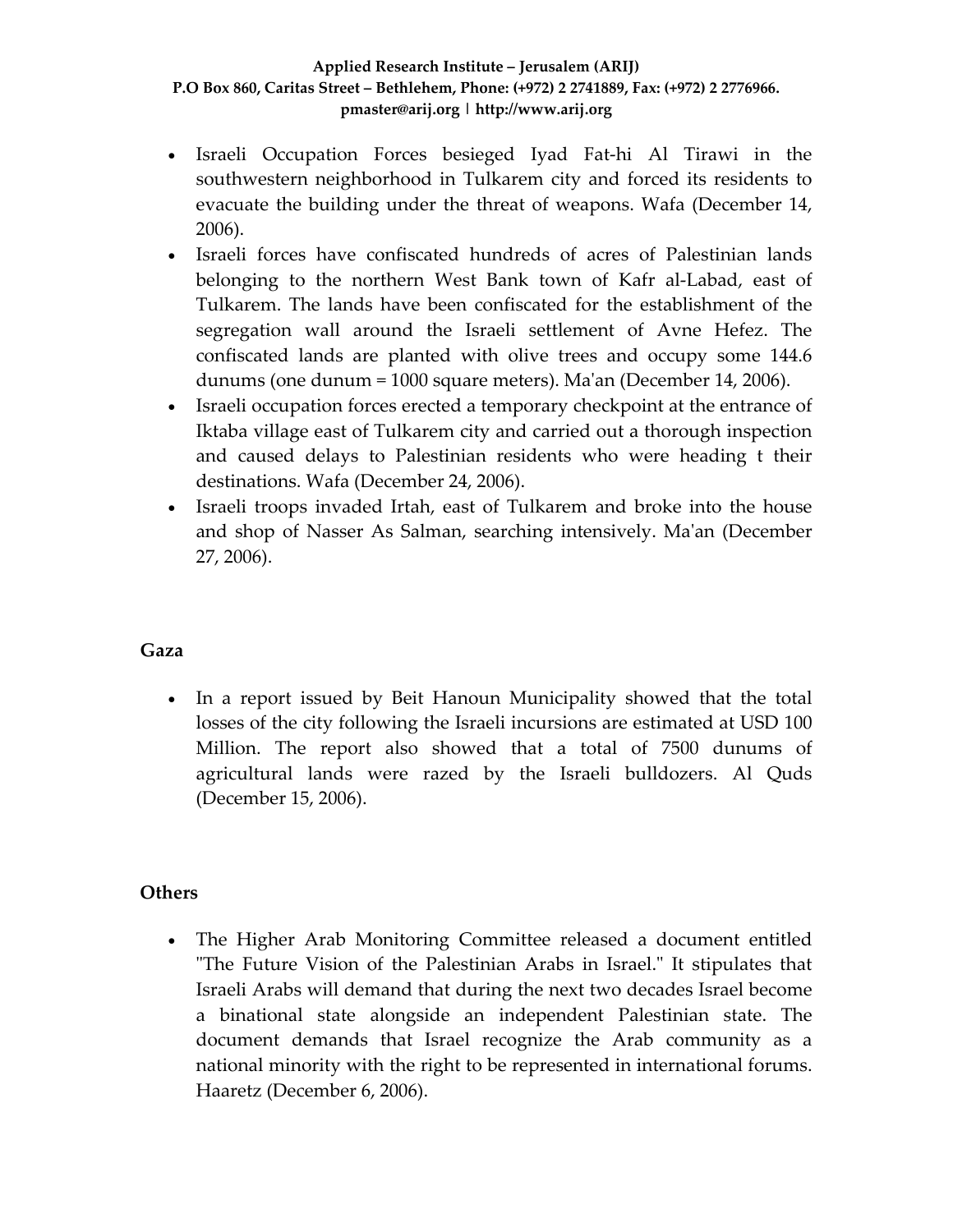- The Israeli ministry of interior threatened to demolish 42 thousands of Arab houses in the unrecognized villages inside the 1949 Armistice Line (Green Line). Wafa (December 5, 2006).
- The Israeli authorities demolished 17 Arab houses and 3 barracks in the unrecognized village of Al Taweel in the Negev under the pretext of being unlicensed. Among the owners, the following were known: Faris, Salem and Yaser ʹAqeel, Ali and Mutaweʹ Al Talalqa, Tawfeeq Theib Al Talalta, Ibrahim and ʹAli Hasan Al Talalqa, ʹAmer Ahmad Al Talalqa, Fareed ʹAli Al Talalqa, Saqer Amer Al Talalqa, Ziyad Saqer Al Talalqa, Hani Saqer Al Talalqa, Yousif Mutaweeʹ Al Talalqa, ʹAli Husein Al Talaqa, Jibreil Ahmad Al Talalqa and Salameh ʹAmer Al Talalqa. Wafa (December 06, 2006).
- The Israeli authorities demolished three houses belonging to Abu ʹAshieba, Al Kashkhar, and Al GHanami families in the unrecognized village of Um Matnan in the Negev. The Israeli Authorities also gave 17 other house demolition warnings in the same area. Wafa (December 12, 2006).
- The Israeli High Court of Justice ruled unanimously that the state of Israel is responsible for paying compensation for harm caused by Israeli army operations against civilians in the occupied West Bank and the Gaza Strip. The ruling cancels a portion of the "Intifada law," which exempted the state from paying compensation for harm caused by Israeli military operations against civilians in the West Bank and the Gaza Strip during Israeli security forces operations in areas termed "conflict zones" by the Israeli defense ministry. Maʹan (December 12, 2006).
- Israeli police and border guards broke into the Negev village of At‐ Taweel in large numbers and attached demolition warrants to several houses. If the Israeli plans are fulfilled, according to the head of the regional council of "the unrecognized villages", Hussain Rafay'a, that will displace 570 Bedouin, and leave them homeless. Maʹan (December 21, 2006).
- The Israeli defense minister, Amir Peretz, announced his will to remove 59 of the 400 existing military checkpoints in the West Bank. Maʹan (December 22, 2006).
- The Israel Defense Forces came out against Ehud Olmert's promise to remove some checkpoints in the West Bank and Defense Minister Amir Peretz rejected a specific plan to remove 27 of the approximately 400 roadblocks. Deputy Defense Minister Ephraim Sneh, who developed the plan, convinced Peretz to allow him to present it to Olmert. The IDF will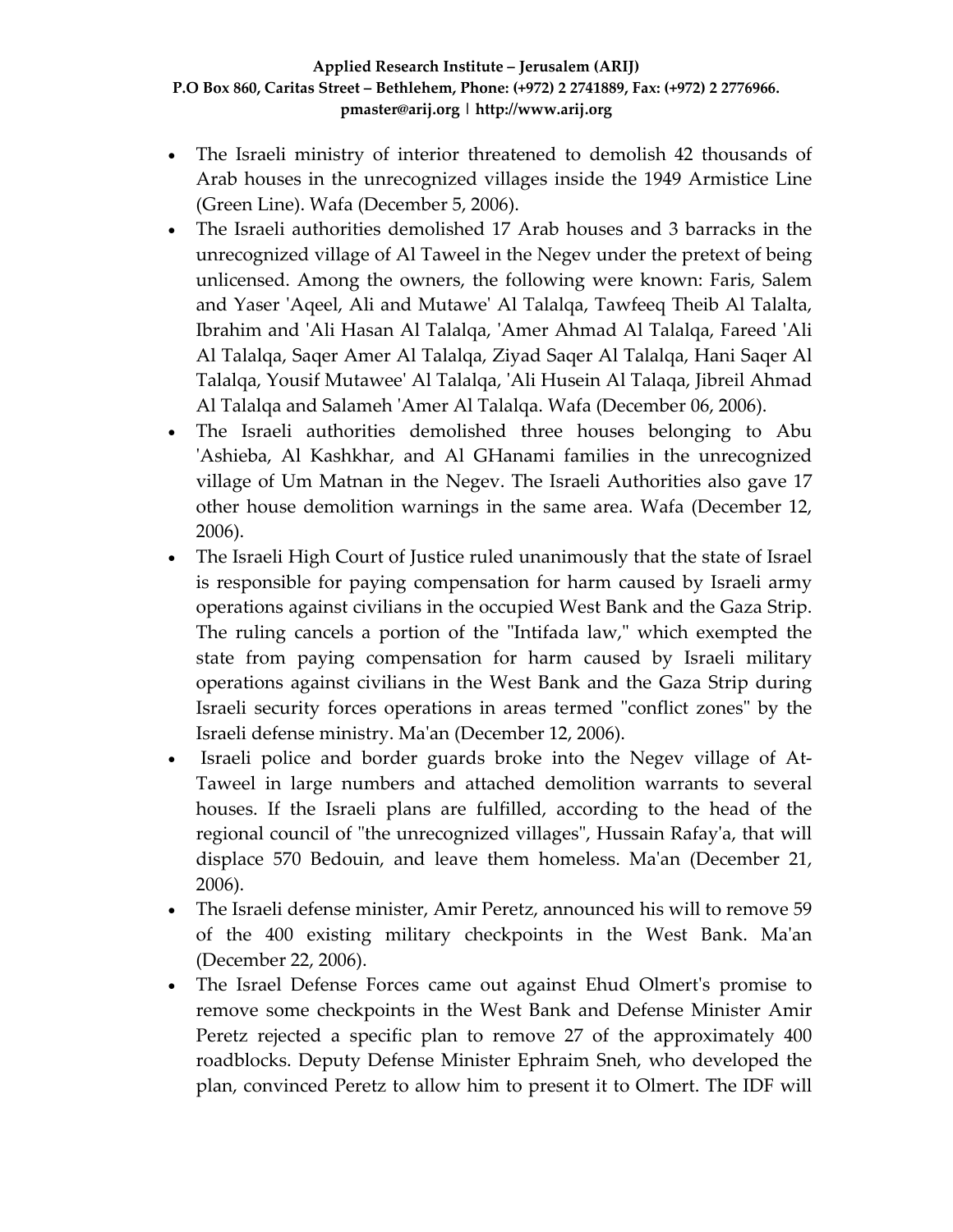be given two weeks to respond. In addition, Peretz approved steps that will make it easier to bring Palestinian workers and merchants into Israel. GOC Central Command Yair Naveh suggested that instead of dismantling the checkpoints, Israel should decrease the scope of security checks at these checkpoints by examining only some vehicles rather than all of them.

Another suggestion was to open an additional crossing for goods in the northern Jordan Valley, to make it easier for trucks to get to Palestinian towns in the northern West Bank. Haaretz (December 25, 2006).

- Prime Minister Ehud Olmert instructed the security establishment yesterday to implement steps to make daily Palestinian life easier, including allowing a greater volume of merchandise to be taken across checkpoints, shortening lines at roadblocks, and issuing an increased number of permits allowing merchants, VIPs and international organization workers to cross into Israel. Haaretz (December 26, 2006).
- Israeli Occupations Forces detained hundreds of Palestinian residents leaving and entering the West Bank in the waiting Hall for long hours at Alanbi Bridge without justifications. Wafa (December 28, 2006).
- Settlers are continuing to place mobile homes and trailers in West Bank outposts and settlements, without legal permits. Civil Administration reports show that since the start of the second Lebanon war in July, some 200 mobile homes have been placed. This is a substantial increase over the few dozen trailers placed in the first half of the year. Since the beginning of the month, nearly 90 trailers were placed illegally in the West Bank. A Defense Ministry aerial survey found new mobile homes in illegal outposts such as Givat Assaf, near Beit El, and Amona, near Ofra. Some of the new mobile homes were also placed in veteran settlements. Haaretz (December 29, 2006).
- In a report issued by the Syrian center for Water security and studies in Damascus, showed that Israel controls over 80% of the Water in the Palestinian Territory. Wafa (December 30, 2006).

| Governorate | Land        | Land              | Uprooted /   | Houses $&$ | <b>Houses</b> |
|-------------|-------------|-------------------|--------------|------------|---------------|
|             | Confiscated | <b>Threatened</b> | razed or     | Barracks'  | threatened to |
|             | /razed      | (Dunums)          | Taken over   |            | be demolished |
|             | (Dunums)    |                   | <b>Trees</b> | Demolished |               |
|             |             |                   |              |            |               |
| Bethlehem   |             | n                 | 235          |            |               |